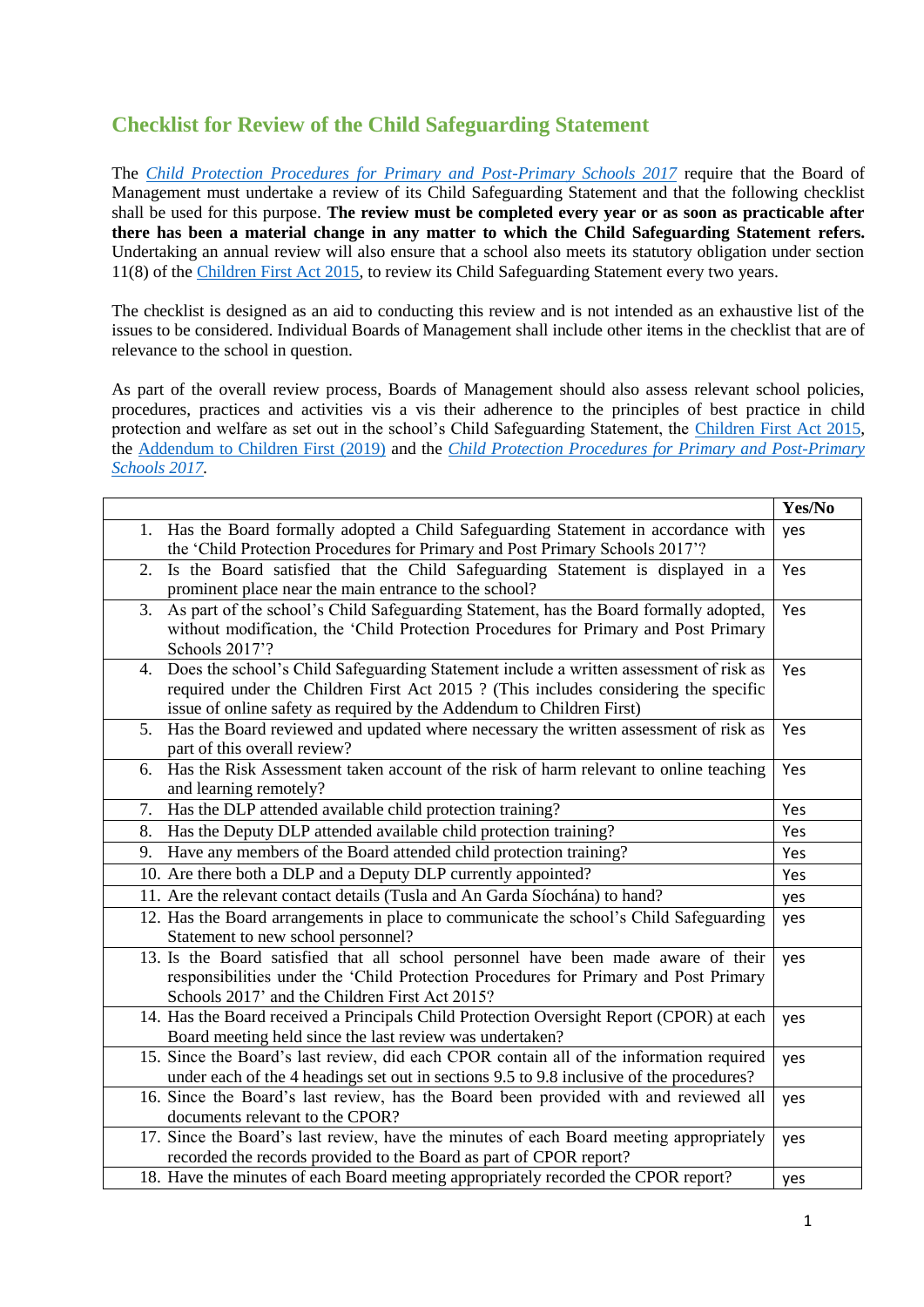| 19. Is the Board satisfied that the child protection procedures in relation to the making of<br>reports to Tusla/An Garda Síochána were appropriately followed in each case<br>reviewed?                                                                                       | yes                                                                                                     |
|--------------------------------------------------------------------------------------------------------------------------------------------------------------------------------------------------------------------------------------------------------------------------------|---------------------------------------------------------------------------------------------------------|
| 20. Is the Board satisfied that, since the last review, all appropriate actions are being or<br>have been taken in respect of any member of school personnel against whom an<br>allegation of abuse or neglect has been made?*                                                 | N/A                                                                                                     |
| 21. Where applicable, were unique identifiers used to record child protection matters in the<br>Board minutes?                                                                                                                                                                 | yes                                                                                                     |
| 22. Is the Board satisfied that all records relating to child protection are appropriately filed<br>and stored securely?                                                                                                                                                       | yes                                                                                                     |
| 23. Has the Board been notified by any parent in relation to that parent not receiving the<br>standard notification required under section 5.6 of the 'Child Protection Procedures for<br>Primary and Post Primary Schools 2017'?                                              | yes                                                                                                     |
| 24. In relation to any cases identified at question 21 above, has the Board ensured that any<br>notifications required under section 5.6 of the 'Child Protection Procedures for Primary<br>and Post Primary Schools 2017' were subsequently issued by the DLP?                | n/a                                                                                                     |
| 25. Has the Board ensured that the Parents' Association (if any), has been provided with<br>the school's Child Safeguarding Statement?                                                                                                                                         | yes                                                                                                     |
| 26. Has the Board ensured that the patron has been provided with the school's Child<br><b>Safeguarding Statement?</b>                                                                                                                                                          | yes                                                                                                     |
| 27. Has the Board ensured that the school's Child Safeguarding Statement is available to<br>parents on request?                                                                                                                                                                | yes                                                                                                     |
| 28. Has the Board ensured that the Stay Safe programme is implemented in full in the<br>school? (applies to primary schools)                                                                                                                                                   | yes                                                                                                     |
| 29. Has the Board ensured that the Wellbeing Programme for Junior Cycle students is<br>implemented in full in the school? (applies to post- primary schools)                                                                                                                   | n/a                                                                                                     |
| 30. Has the Board ensured that the SPHE curriculum is implemented in full in the school?                                                                                                                                                                                       | yes                                                                                                     |
| 31. Is the Board satisfied that the statutory requirements for Garda Vetting have been met<br>in respect of all school personnel (employees and volunteers)? *                                                                                                                 | yes                                                                                                     |
| 32. Is the Board satisfied that the Department's requirements in relation to the provision of<br>a child protection related statutory declaration and associated form of undertaking have<br>been met in respect of persons appointed to teaching and non-teaching positions?* | Yes.<br>Principal<br>will<br>ensure<br>that<br>regular<br>sub<br>teachers<br>SNAs<br>&<br>sign<br>same. |
| 33. Is the Board satisfied that, from a child protection perspective, thorough recruitment<br>and selection procedures are applied by the school in relation to all school personnel<br>(employees and volunteers)?*                                                           | yes                                                                                                     |
| 34. Has the Board considered and addressed any complaints or suggestions for<br>improvements regarding the school's Child Safeguarding Statement?                                                                                                                              | N/A                                                                                                     |
| 35. Has the Board sought the feedback of parents in relation to the school's compliance<br>with the requirements of the child safeguarding requirements of the 'Child Protection<br>Procedures for Primary and Post Primary Schools 2017'?                                     | yes                                                                                                     |
| 36. Has the Board sought the feedback of pupils in relation to the school's child<br>safeguarding arrangements?                                                                                                                                                                | n/a                                                                                                     |
| 37. Is the Board satisfied that the 'Child Protection Procedures for Primary and Post<br>Primary Schools 2017' are being fully and adequately implemented by the school?                                                                                                       | yes                                                                                                     |
| 38. Has the Board identified any aspects of the school's Child Safeguarding Statement                                                                                                                                                                                          | no                                                                                                      |